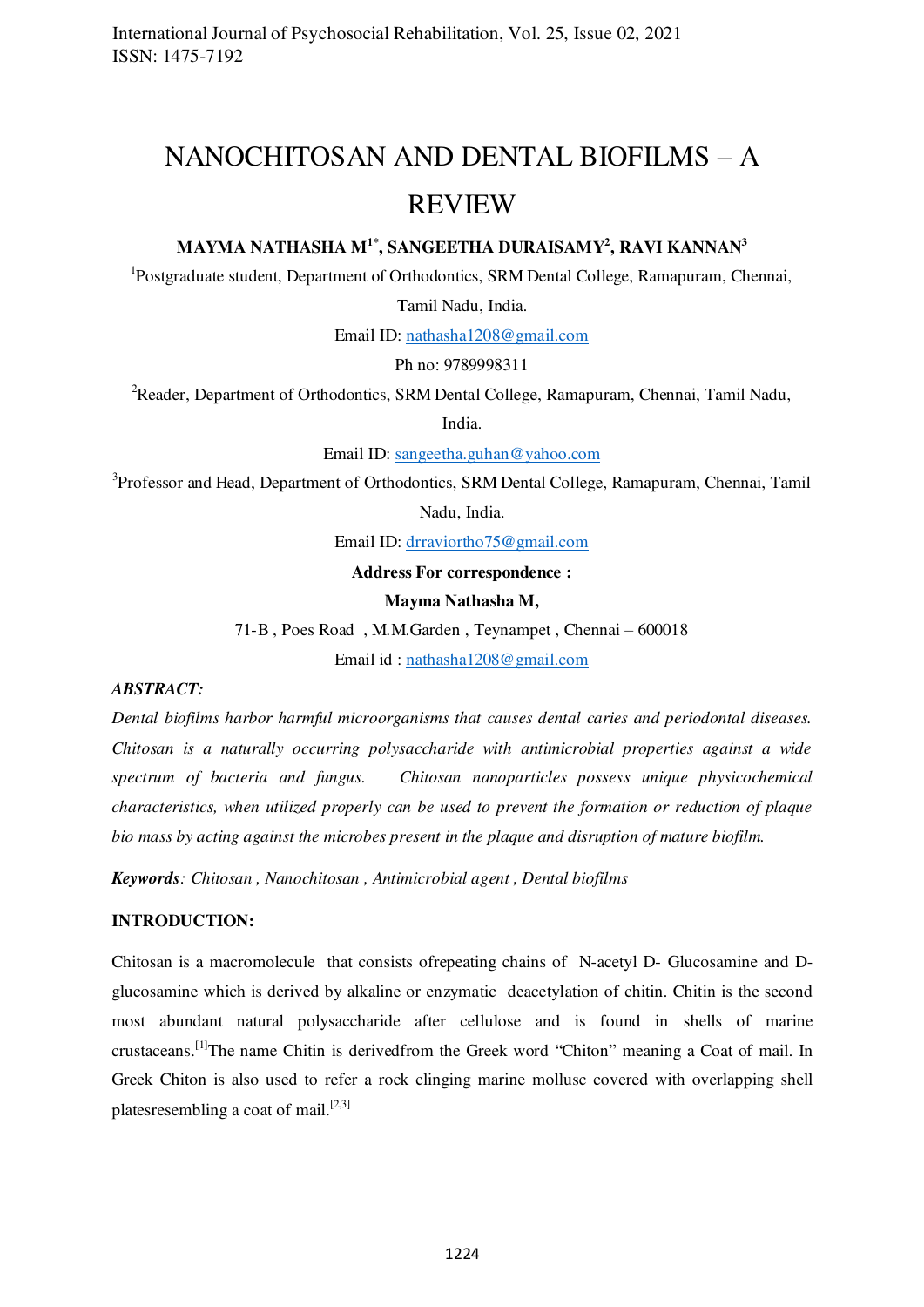# International Journal of Psychosocial Rehabilitation, Vol. 25, Issue 02, 2021 ISSN: 1475-7192

Chitosan is widely used in medical and pharmaceutical field due to its antimicrobialproperties, biodegradability, biocompatibility and non-toxicity.<sup>[4,5,6]</sup>The antimicrobial activity of chitosan was noted againsta broad variety of microorganisms including fungi, algae andbacteria whereas high molecular weight chitosan is specificallymore active against Gram positive bacteria.<sup>[5]</sup>

Dental Biofilms harbor bacteria that causes dental caries and periodontal disease and are resistant to penetration of antimicrobial substance due to the unique composition of the extracellular matrix. Nanoparticles due to the characteristic of superior penetration and antimicrobial efficiency are often used against the microorganisms in dental biofilms.<sup>[6]</sup> The current review focus on the effect of nanochitosanagainstthe microbes present in dental biofilms and the scope of using nanochitosan to prevent the formation of dental biofilms and reduce the number of microorganisms present in the biofilms .

## **STRUCTURE OF CHITOSAN :**

The chemical structure of chitin and chitosan is very similar to cellulose with repeating units of Nacetyl D- Glucosamine and D-glucosamine.<sup>[1,4]</sup>In chitin chemical structure the hydroxyl unit at  $C-2$ position in cellulose is replaced by acetamide group.<sup>[7]</sup> (Fig.1) Chitosan is an N-deacetylated derivative of chitin obtained by transforming the acetamide groups into primary amino groups.  $[1,7]$ 

#### **PROPERTIES OF CHITOSAN:**

The presenceof reactive amine and hydroxyl group is responsible for the distinctive biological functionsand applicationof chitosan. The propertiesof the chitosan can be suitably altered by changing the deacetylationdegree, pH and ionic strength during its synthesis. Excellent properties like biocompatibility, biodegradability, bioactivity, bioresorptivity, non-toxicity and goodadsorption makeschitosan a very suitable biomaterial as an alternatives to syntheticpolymersin medical and pharmaceutical field.<sup>[8,9]</sup>Studies have reported that chitosan has potent antimicrobial,antiinflammatory, analgesic, antitumor, antioxidant, haemostatic andhypocholesterolemic properties.<sup>[9,10]</sup> The antimicrobial property of Chitosan is noticeable and is active against a wide spectrum of including gram positive, gram-negative bacteria and fungi. Chitosan can effectively interfere with adhesion of Streptococcus mutans, completely inhibiting adhesion and disrupt the formation of mature biofilms.[11,12]

#### **USES OF CHITOSAN IN DENTISTRY**

The wide spectrum antimicrobialpropertyand goodgelling potential withoutany preservatives makes chitosan a suitable ingredient for dentifrices. Chitosan based toothpaste caninhibit the growth of Streptococcus mutansand Poryphyromonas gingivalis in oral cavity and dental plaque.<sup>[13]</sup>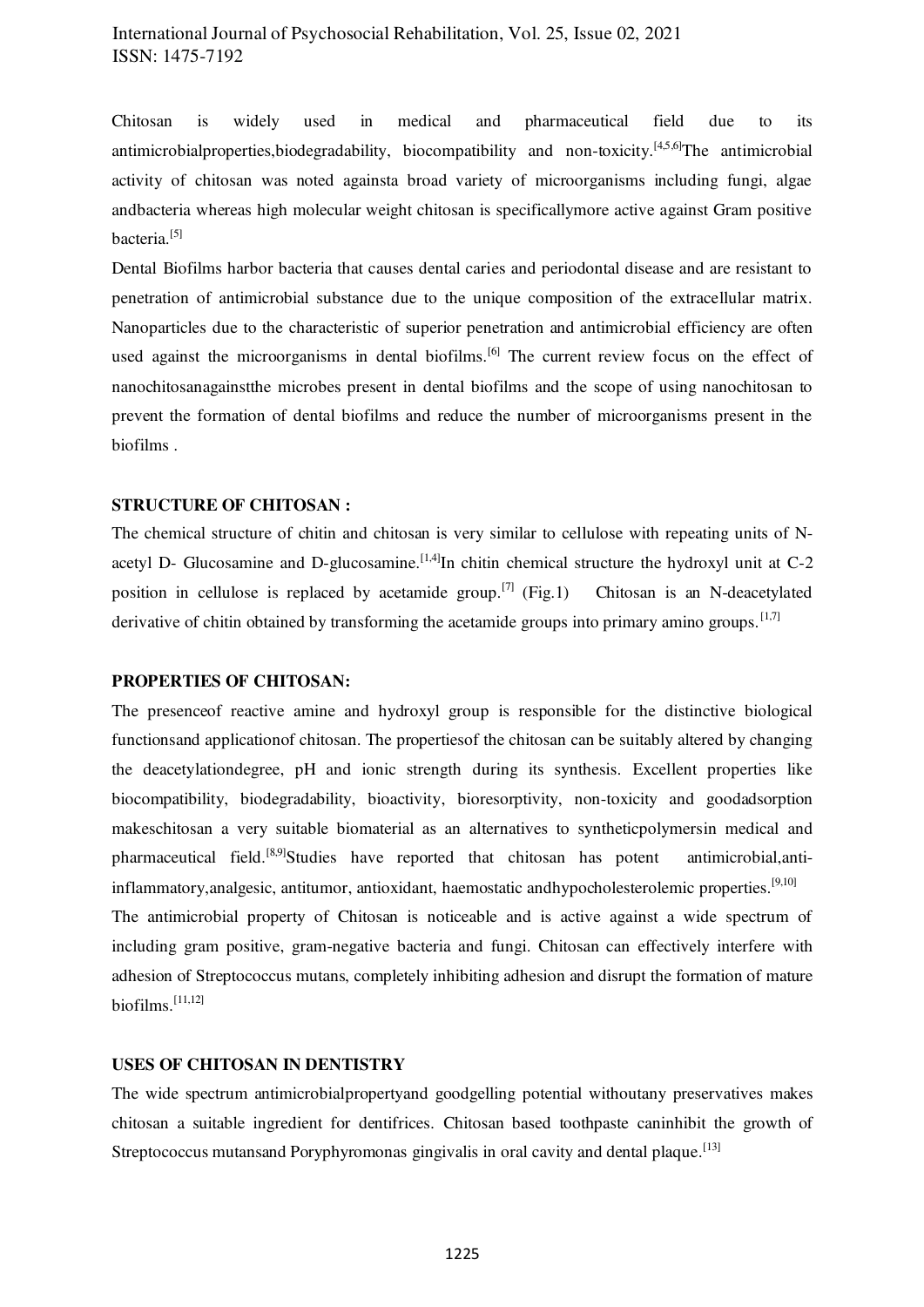# International Journal of Psychosocial Rehabilitation, Vol. 25, Issue 02, 2021 ISSN: 1475-7192

Chitosan when added to orthodontic bonding resinscan effectively reduce enamel demineralization around orthodontic brackets in patients undergoing fixed orthodontic treatment without compromising the and shear bond strength while not leaving any residual adhesive on the tooth surface after removal of brackets.<sup>[13,14,15]</sup>

Chitosan incorporated dental resin cements improved the antimicrobial properties. Lower concentrations of chitosan was proved tobe more effective against Streptococcus mutans in the demineralized dentin as increased concentration of chitosan increased the viscosity of the resins, preventing resin infiltration into thedemineralized dentin.<sup>[16]</sup>Methacrylate modified chitosan as a component of the etch and rinse adhesive system can improve the durability of resin tooth interfaces and improved the durability of dental restorations.<sup>[17]</sup>Chitosan biopolymers incorporated in root canal irrigants were reported to promote crosslinking of collagen and improve the structural integrity of the radicular dentin during root canal treatment.[8]

Surface electrodeposition of chitosan along with calcium phosphate on titanium dental implants improves the biocompatibility,osseointegration,osteoconduction and wound healing after implant placement .[8,18,19] Chitosan is also used as a scaffold material in tissue engineering due to its biocompatible and biodegradable property.[8]

Chitosan coated on NiTi alloy using pulsed laserdeposition technique showed improved corrosion resistance.<sup>[20]</sup>Addition of chitosan fibre to polyether -basedthermoplastic polyurethane improved theirmechanical properties , antibacterial activity , biological properties and elastic moduluswithout any decrease in the shape memoryeffect expanding the clinical application of these polymer materials in orthodontics.[21]

#### **NANOCHITOSAN - SYNTHESIS**

Nanochitosan are chitosan particles with particle size ranging between 420-600 nm with markedly superior properties than the largerparticle chitosan.<sup>[22]</sup>Nano chitosan can be synthesized from chitosan by either one of the four basic methods namely ionotropic gelation , micro emulsion, emulsification solvent diffusion or Polyelectrolyte neutralization.<sup>[23]</sup>The method of synthesis of nano chitosan based particulate system can be selected based on the required size, stability and safety of the nanoparticles.[24]

Ionotropic gelation method involves centrifugation of chitosan dissolved in acetic acid, polyanionic polymers and stabilizing agents. Electrostatic interaction between the amine group of chitosan and negatively charged polyanion results in the formation of chitosan nanoparticles.<sup>[23]</sup>Microemulsion method is a very time-consuming procedure where continuous stirring of chitosan to acetic acid, glutaraldehyde solution and a surfactant results in formation of nanochitosan.<sup>[23]</sup>In emulsification solvent diffusion method, nanoparticle formation is based on the partial miscibility of an organic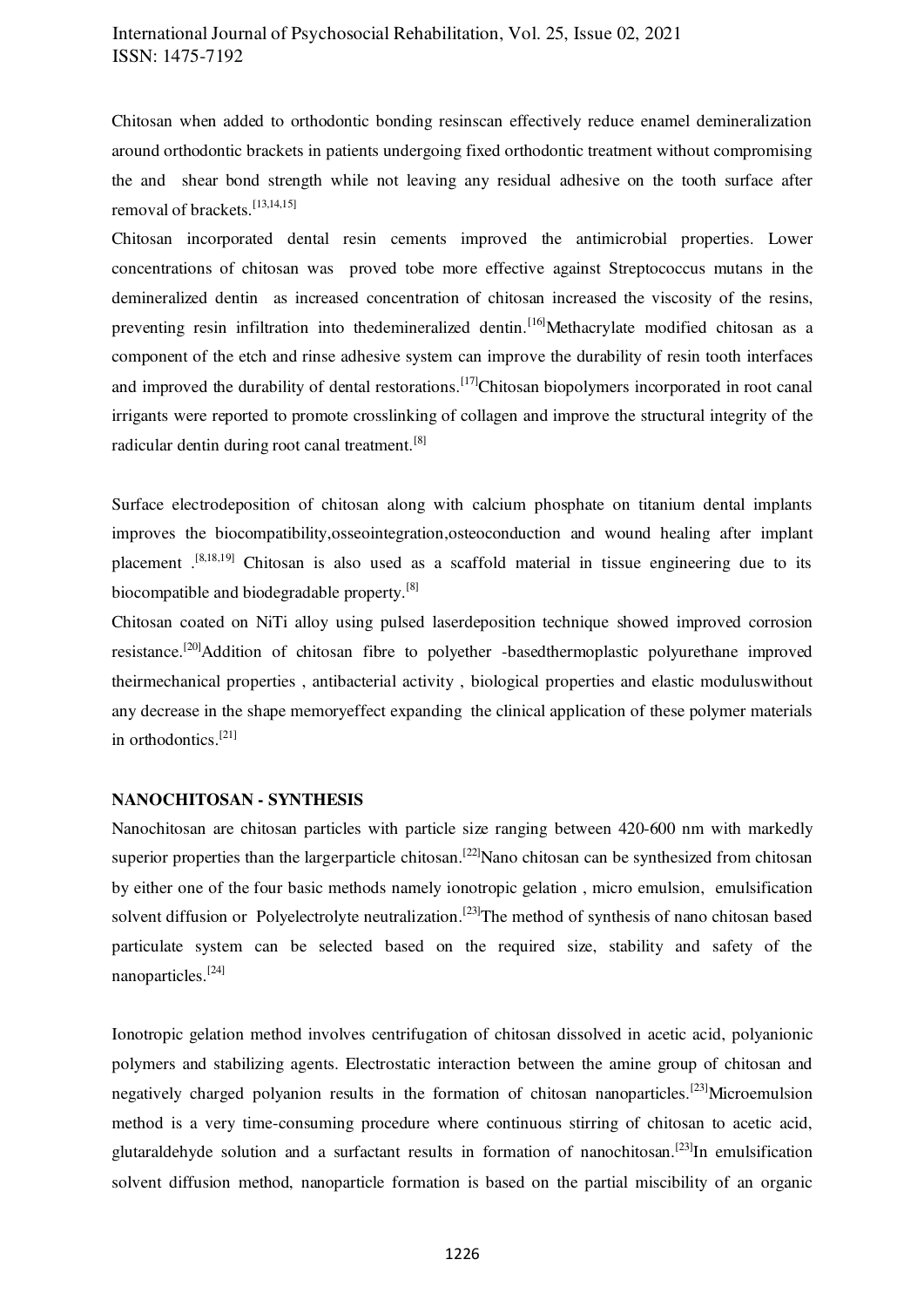solvent with water which leads to diffusion andpolymer precipitation leading to formation of nanoparticles.[23]

The polyelectrolyte complex method is a simple technique, where nanoparticles are formed as a result of neutralization between the cationic chitosan and cross linking anions.[23]

## **Nano chitosan properties:**

Chitosan nanoparticles are determined by their morphologicalcharacteristics like size of the particle, surface charge, polydispersity index (PDI) and zeta potential.<sup>[25]</sup>The size of the chitosan nanoparticle ranges from 420-600nm depending on its molecular weightand are classified into low, medium and high molecular weight chitosan based on the size. The molecular weight has an effect on the surface morphology of the nanoparticle and hence the antibacterial property.

The zeta potential which is a measure of the electric charge on the surface of nanoparticles signifies particle interaction and stability. A linear relationship between molecular weight and particle size and zeta potential is established in several studies. This physicochemical properties directly affect the antibacterial and antifungal properties of the nanochitosan. [22, 23, 25,26]

Polydispersity index (PDI) is the distribution of particle size in a given sample. The PDI ranges from 0 for a perfectly uniform sample in respect to the size of the particles to 1 for a highly polydisperse sample. Nanochitosan have a low PDI value indicating high particle size homogeneity and better stability.[22,26]

#### **USE OF NANOCHITOSAN IN DENTISTRY:**

Nanochitosan added to root canal irrigants results in effective removal of smear layer due to its superior penetration property.<sup>[27]</sup>Nanochitosan particles added to orthodontic bonding resin can produce similar effects as chitosan particles in reducing the microbial colonies in the plaque around the orthodontic brackets without affecting the shear bond strength.[28,29,30]

Nanochitosan particles added to glass ionomer cement can improve the compressive strength , flexural strength, wear resistance and fluoride ion releasedue to its catalytic effect resulting in increased formation of calcium and aluminum polyacrylate complexes in theset cement matrix.<sup>[31]</sup>Nanochitosanadded to dental sealants have shown to improve the wear resistance of the sealants.<sup>[32]</sup>

Nanochitosan particles to denture base resinmay inhibit biofilm formation and reduce the attachment of candida species on dentures.[33]

Nanochitosan hydrogel membrane formed using nanochitosan and gelatinwas found to effectively absorb nickel ions from artificial saliva andinhibit Strep. mutans and Candida albicansgrowth on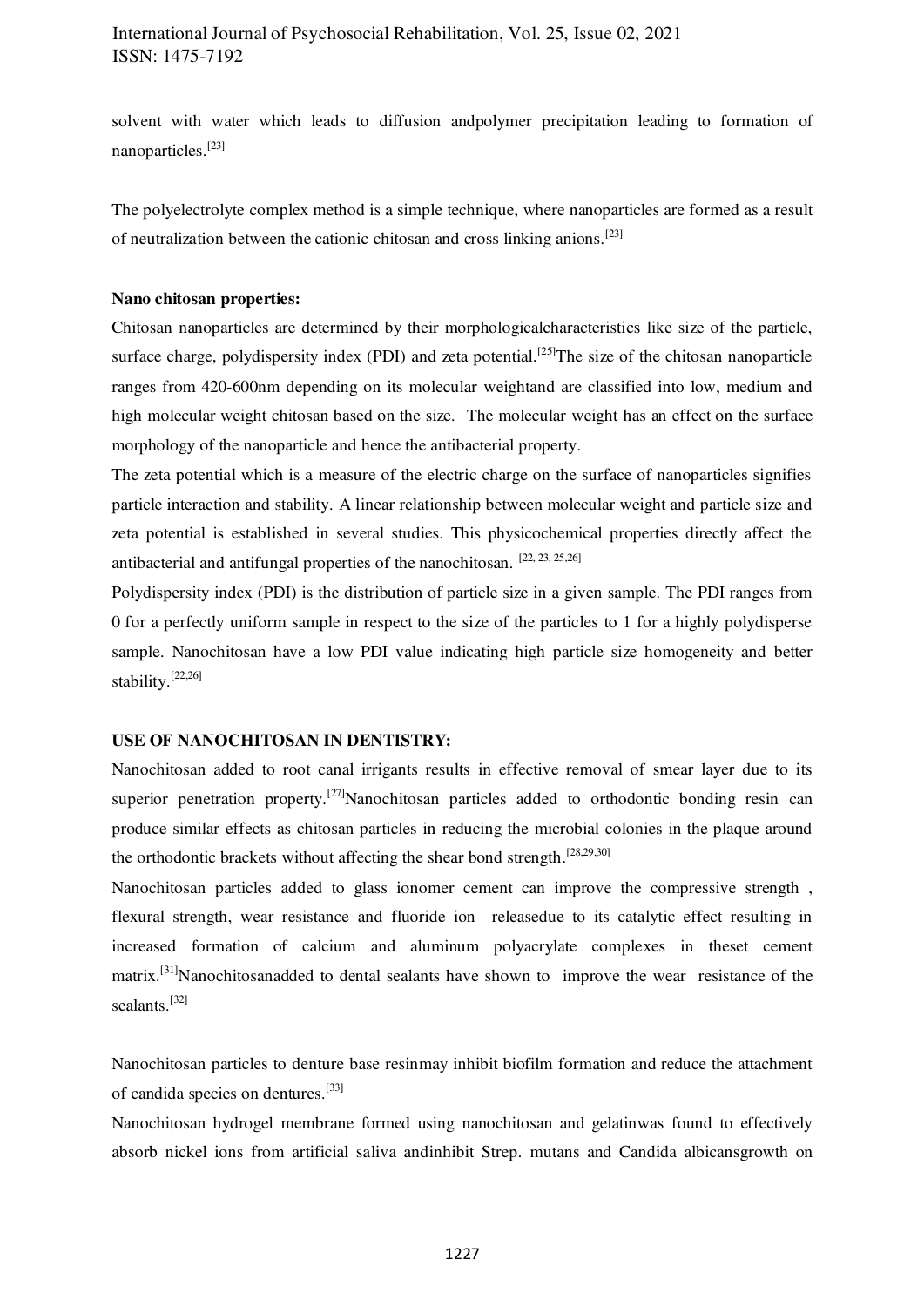orthodontic appliance. This Nanochitosan hydrogel membrane has a potential to be used reduce the corrosion and microbial adhesion in fixed orthodontic appliance.<sup>[34]</sup>

## **NANOCHITOSAN IN THE CONTROL OF BIOFILM FORMATION:**

Dental biofilm is a structured conglomeration of bacteria in a self-produced extracellular biopolymer matrix with glycopolysaccharides as principle constituent, where the microbes are embedded in a glycovalyx that is attached to the tooth surface. Dental biofilm allows micro-organisms to stick to and multiply on the tooth surface and lead to formation of dental plaque. The extracellular matrix makes the biofilm resistant to antimicrobial agent by preventing their diffusion.<sup>[35]</sup>

Nanoparticles have gained popularity in recent times as antimicrobial agents to reduce the microbial count and prevent formation of dental biofilms because of itsunique physico-chemical characteristics. The reduced particle size, increased surface area,surface charge and degree of hydrophobicityof nanochitosanresults in increased surface area to biofilm mass ratio and improved capacity of the particle to be adsorbed on the surface of biofilm. These properties makenanochitosan a more potent antimicrobial agent than Chitosan in prevention of dental biofilm.[35]

The polycationic nanochitosan with high surface energy density results in electrostatic attraction tothe biofilm interface and further allowing it to penetrate into the biofilm to target the negatively charged surface of the bacterial cell wall to a greater degree than chitosan.<sup>[35]</sup>

Nanoparticles gets tightly adsorbed to the bacterial cell surface leading to disruption of the membrane and leakage of intracellular components, thus killing the bacteria cells.<sup>[36]</sup>Low molecular weight nanochitosan have more antimicrobial potential than high molecular weight nanochitosan due to the reduced number of tripolyphospate molecules making it more susceptible to disaggregation of biofilm by affecting the membrane integrity of the bacteria cell wall.<sup>[37]</sup>

Nanochitosan have improved antimicrobialand anti-adhesion effects due to its smaller size and significantly reduce the bacterial count in dental biofilms and dental biofilm formation than chitosan. Nanochitosan has better antibacterial property than chitosan againstall the four strains of cariogenicstreptococci- S. mutans, S. sobrinus, S.sanguis and S. salivarius.[38]

# **CONCLUSION:**

Nanochitosan not only reduces the microbial mass in mature biofilms because of its potent antimicrobial properties, but they also disturb the adhesion of biofilm resulting in prevention of formation of dental biofilms. The unique properties of Nanochitosan makes it a promising antimicrobial agent for control of dental plaque.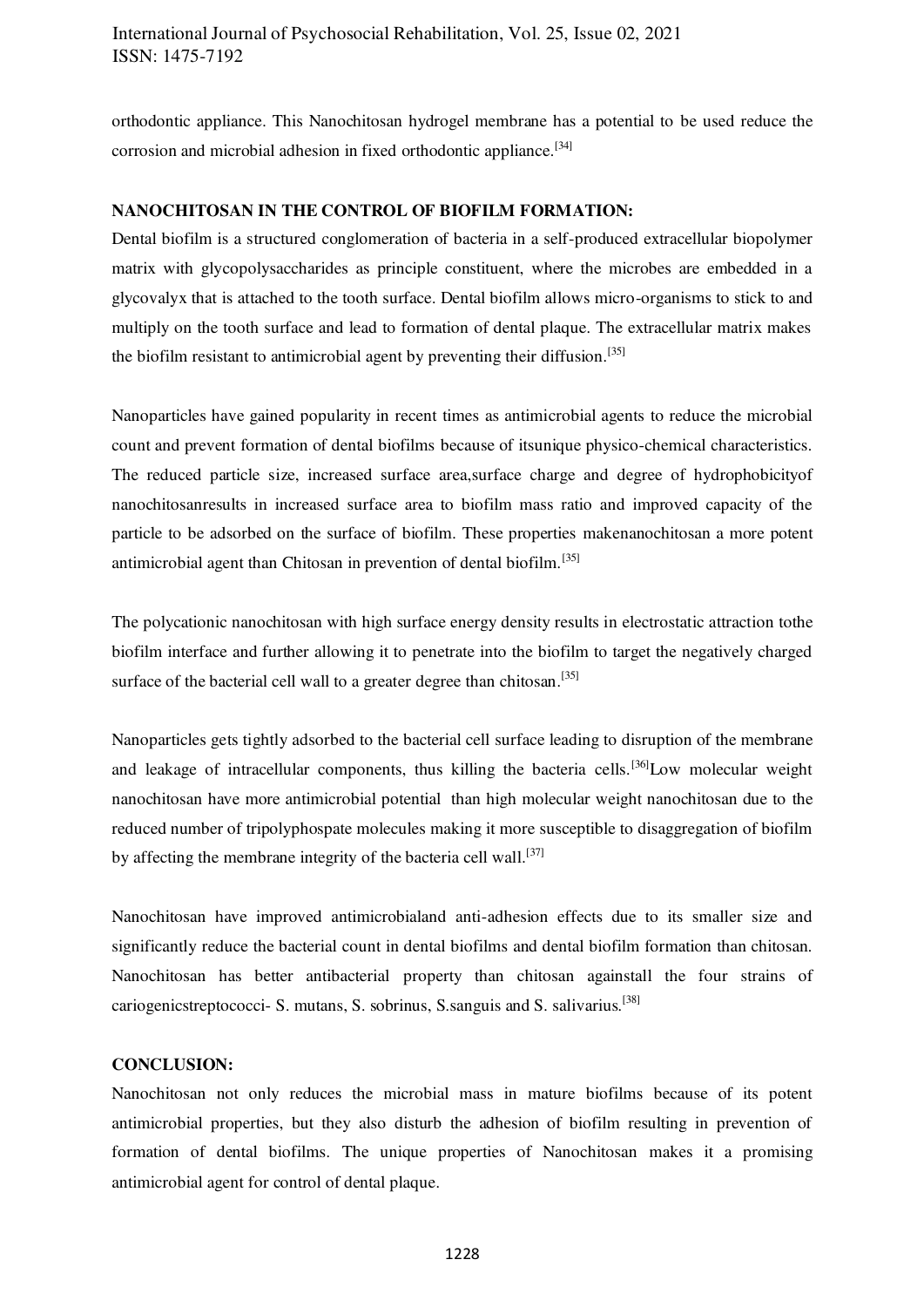#### **REFERENCES:**

- 1. Elieh-Ali-Komi D, Hamblin MR. Chitin and chitosan: production and application of versatile biomedical nanomaterials. International journal of advanced research. 2016 Mar;4(3):411
- 2. El-Diasty EMN, Eleiwa Z, Hoda AM. Aideia Using of Chitosan as Antifungal Agent in Kariesh Cheese. New York Science Journal. 2012
- 3. Park BK, Kim MM. Applications of chitin and its derivatives in biological medicine. International journal of molecular sciences. 2010; 11(12):5152–64.
- 4. El-hefian EA, Nasef MM, Yahaya AH. Chitosan physical forms: a short review. Australian Journal of Basic and Applied Sciences. 2011 May;5(5):670-7
- 5. Raafat D, Sahl H-G. Chitosan and its antimicrobial potential e a critical literature survey. Microbiol Biotechnol 2009;2(2):186e201
- 6. Ikono R, Vibriani A, Wibowo I, Saputro KE, Muliawan W, Bachtiar BM, Mardliyati E, Bachtiar EW, Rochman NT, Kagami H, Xianqi L. Nanochitosan antimicrobial activity against Streptococcus mutans and Candida albicans dual-species biofilms. BMC research notes. 2019 Dec;12(1):1-7.
- 7. CriniG. Historical review on chitin and chitosan biopolymers. Environmental Chemistry Letters. 2019 Dec 1:1-21.
- 8. TanikondaR, Ravi RK, KanthetiS, DivellaS. Chitosan: Applications in Dentistry. Trends in Biomaterials &Artificial Organs. 2014 Apr1;28(2).
- 9. Cheung RC, Ng TB, Wong JH, Chan WY. Chitosan: an update on potential biomedical and pharmaceutical applications. Marine drugs. 2015Aug;13(8):5156 -86
- 10. Morin-Crini N, Lichtfouse E, Torri G, Crini G. Applications of chitosan in food, pharmaceuticals, medicine, cosmetics, agriculture, textiles, pulp and paper, biotechnology, and environmental chemistry. Environmental Chemistry Letters. 2019 Dec;17(4):1667-92.
- 11. Pasquantonio G, Greco C, Prenna M, Ripa C, Vitali LA, Petrelli D, Di Luca MC, Ripa S. Antibacterial activity and anti-biofilm effect of chitosan against strains of Streptococcus mutans isolated in dental plaque. International Journal of Immunopathology and Pharmacology. 2008 Oct;21(4):993-7.
- 12. Costa EM, Silva S, Tavaria FK, Pintado MM. Study of the effects of chitosan upon Streptococcus mutans adherence and biofilm formation. Anaerobe. 2013 Apr 1;20:27-31.
- 13. Mohire NC, Yadav AV. Chitosan-based polyherbal toothpaste: as novel oral hygiene product. Indian Journal of Dental Research. 2010 Jul 1;21(3):380.
- 14. Uysal T, Akkurt MD, Amasyali M, Ozcan S, Yagci A, Basak F, Sagdic D. Does a chitosancontaining dentifrice prevent demineralization around orthodontic brackets?. The Angle Orthodontist. 2011 Mar 1;81(2):319-25.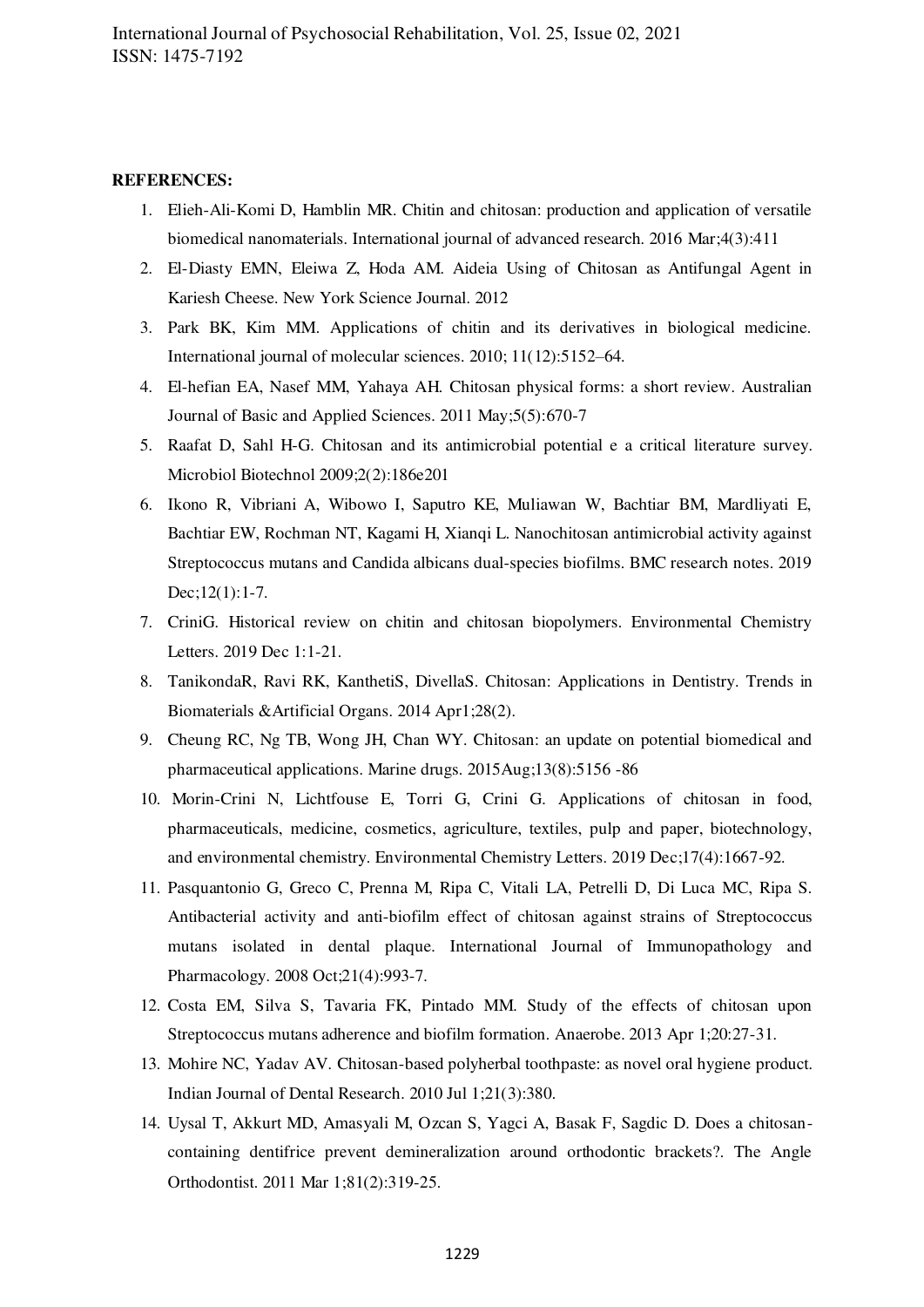- 15. PerchyonokVT, FelittiR, Zhang S. Chitosan bio -active designer materials and orthodontics: development and evaluation of novel materialsas enamel protective agents. BiointerfaceResearchinAppliedChemistry. 2016 May 1;6(3):1303-7.
- 16. Elsaka SE. Antibacterial activity and adhesive properties of a chitosan-containing dental adhesive. Quintessence International. 2012 Jul 1;43(7).
- 17. Diolosà M, Donati I, Turco G, Cadenaro M, Di Lenarda R, Breschi L, Paoletti S. Use of methacrylate-modified chitosan to increase the durability of dentine bonding systems. Biomacromolecules. 2014 Dec 8;15(12):4606-13.
- 18. Bumgardner JD, Wiser R, Gerard PD, Bergin P, Chestnutt B, Marini M, Ramsey V, Elder SH, Gilbert JA. Chitosan: potential use as a bioactive coating for orthopaedic and craniofacial/dental implants. Journal of Biomaterials Science, Polymer Edition. 2003 Jan 1;14(5):423-38.
- 19. Bougueraa FZ, Ettaqi S. Chitosan based coating on the pur titanium substrate/dental application. InECCM16-16 The Uropean Conference On Composite Materials, Seville, Spain 2014 (pp. 22-26).
- 20. MareciD, CimpoesuN, PopaMI. Electrochemical and SEM characterization of NiTi alloy coated with chitosan by PLD technique. Materials and Corrosion. 2012 Nov;63(11):985-91.
- 21. Kawaguchi K, IijimaM, Miyakawa H,OhtaM,MugurumaT, Endo K, Nakazawa F, Mizoguchi I. Effects of chitosan fiber addition on the propertiesof polyurethane with thermo‐responsive shape memory. Journal of Biomedical MaterialsResearchPartB: Applied Biomaterials. 2017Jul;105(5):1151 -6.
- 22. Villegas-Peralta Y, López-Cervantes J, Santana TJ, Sánchez-Duarte RG, Sánchez-Machado DI, del Rosario Martínez-Macías M, Correa-Murrieta MA. Impact of the molecular weight on the size of chitosan nanoparticles: Characterization and its solid-state application. Polymer Bulletin. 2021 Feb;78(2):813-32.
- 23. Roy SG, Shirsat NS, Mishra AC, Waghulde SO, Kale MK. A review on chitosan nanoparticles applications in drug delivery. J Pharm. Phytochem. 2018;7:1-4.
- 24. Dobhal A, Bangde P, Dey A, Dandekar P, Jain R. Chitosan-based nanoparticulate systems: implication towards therapeutics application. InParticulate Technology for Delivery of Therapeutics 2017 (pp. 167-225). Springer, Singapore.
- 25. Jhaveri J, Raichura Z, Khan T, Momin M, Omri A. Chitosan Nanoparticles-Insight into Properties, Functionalization and Applications in Drug Delivery and Theranostics. Molecules. 2021 Jan;26(2):272.
- 26. Qi L, Xu Z, Jiang X, Hu C, Zou X. Preparation and antibacterial activity of chitosan nanoparticles. Carbohydrate research. 2004 Nov 15;339(16):2693-700.
- 27. Kassaee M, Hosseini S, Elahi SH, Bolhari B. A new nano-chitosan irrigant with superior smear layer removal and penetration. Nanochemistry Research. 2016 Jul 1;1(2):150-6.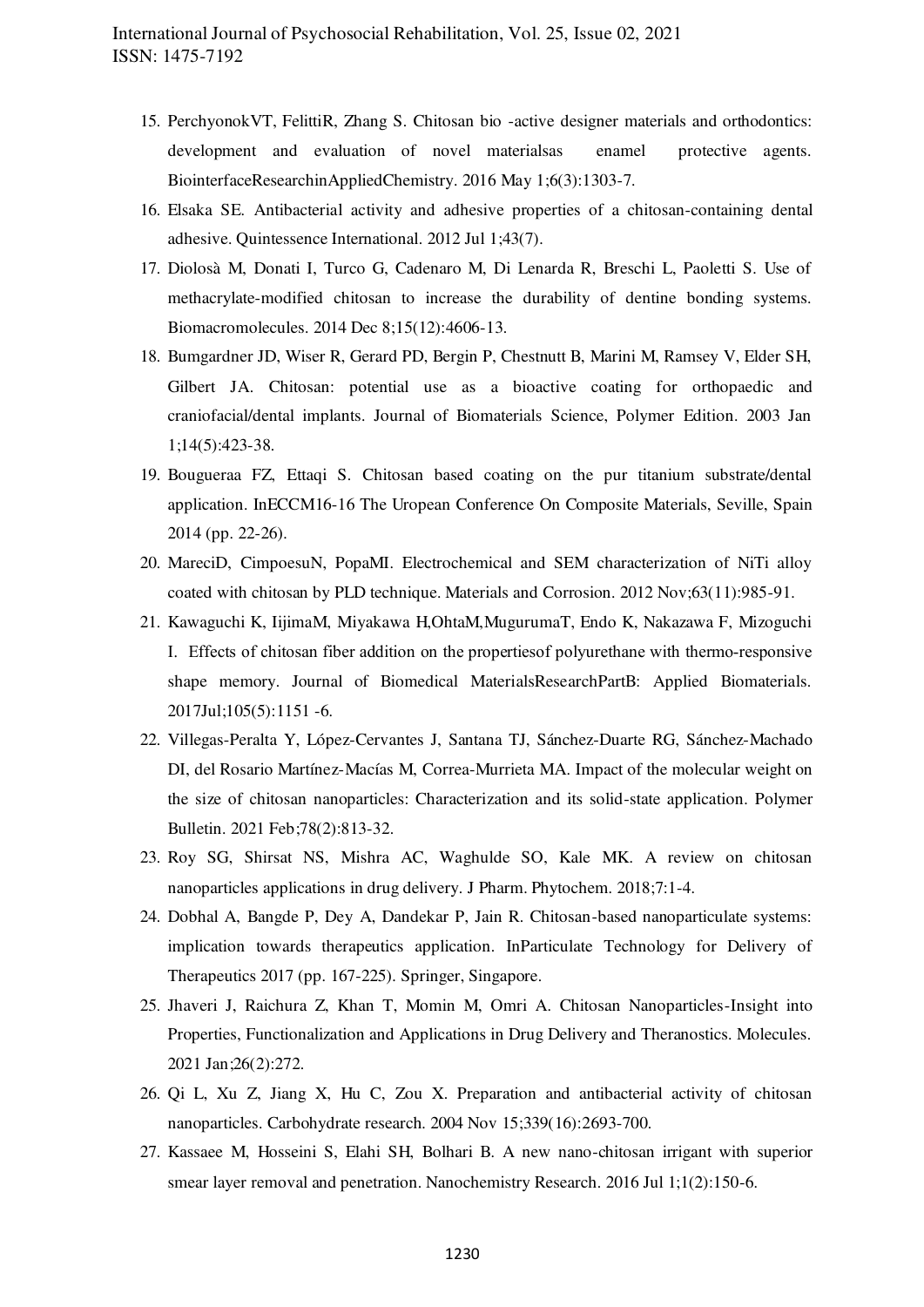- 28. Mirhashemi A, Bahador A, Kassaee M, Daryakenari G, Ahmad-Akhoundi M, Sodagar A. Antimicrobial effect of nano-zinc oxide and nano-chitosan particles in dental composite used in orthodontics. Journal of Medical Bacteriology. 2013;2(3-4):1-0.
- 29. Sodagar A, Bahador A, Jalali YF, Gorjizadeh F, Baghaeian P. Effect of chitosan nanoparticles incorporation on antibacterial properties and shear bond strength of dental composite used in orthodontics. Iran J Ortho. https://doi. org/10.17795/ijo-7281. 2016.
- 30. Sodagar A, Akhavan A, Pourhajibagher M, Bahador A. Antibacterial Effects of Orthodontic Primer Harboring Chitosan Nanoparticles against the Multispecies Biofilm of Cariogenic Bacteria in a Rat Model. Folia Medica. 2020 Dec 31;62:817.
- 31. Kumar RS, Ravikumar N, Kavitha S, Mahalaxmi S, Jayasree R, Kumar TS, Haneesh M. Nanochitosan modified glass ionomer cement with enhanced mechanical properties and fluoride release. International journal of biological macromolecules. 2017 Nov 1;104:1860-5.
- 32. Kritika S, Jothimani B, Vidhya S, Sanjeev K, Mahalaxmi S, Venkatachalapathy B, Sureshkumar S. Incorporation of hydrophobic nanochitosan improves wear resistance of dental sealants. International Journal of Polymeric Materials and Polymeric Biomaterials. 2020 Jan 13:1-9.
- 33. Sadeghi Ardestani Z, Falahati M, Sayah Alborzi S, Ashrafi Khozani M, Bahador A. The effect of nanochitosans particles on Candida biofilm formation. Current Medical Mycology. 2016;2(2):28-33.
- 34. Triawan A, Pudyani PS, HNE SM. The effect of nanochitosan hydrogel membrane on absorbtion of nickel, inhibition of Streptococcus mutans and Candida albicans. Dental Journal (Majalah Kedokteran Gigi). 2015 Mar 31;48(1):26-30.
- 35. Allaker RP. The use of nanoparticles to control oral biofilm formation. Journal of dental research. 2010 Nov;89(11):1175-86.
- 36. Aranaz I, Mengíbar M, Harris R, Paños I, Miralles B, Acosta N, Galed G, Heras Á. Functional characterization of chitin and chitosan. Current chemical biology. 2009 May 1;3(2):203-30.
- 37. De Paz LC, Resin A, Howard KA, Sutherland DS, Wejse PL. Antimicrobial effect of chitosan nanoparticles on Streptococcus mutans biofilms. Applied and Environmental Microbiology. 2011 Jun 1;77(11):3892-5.
- 38. Aliasghari A, Khorasgani MR, Vaezifar S, Rahimi F, Younesi H, Khoroushi M. Evaluation of antibacterial efficiency of chitosan and chitosan nanoparticles on cariogenic streptococci: an in vitro study. Iranian journal of microbiology. 2016 Apr;8(2):93.